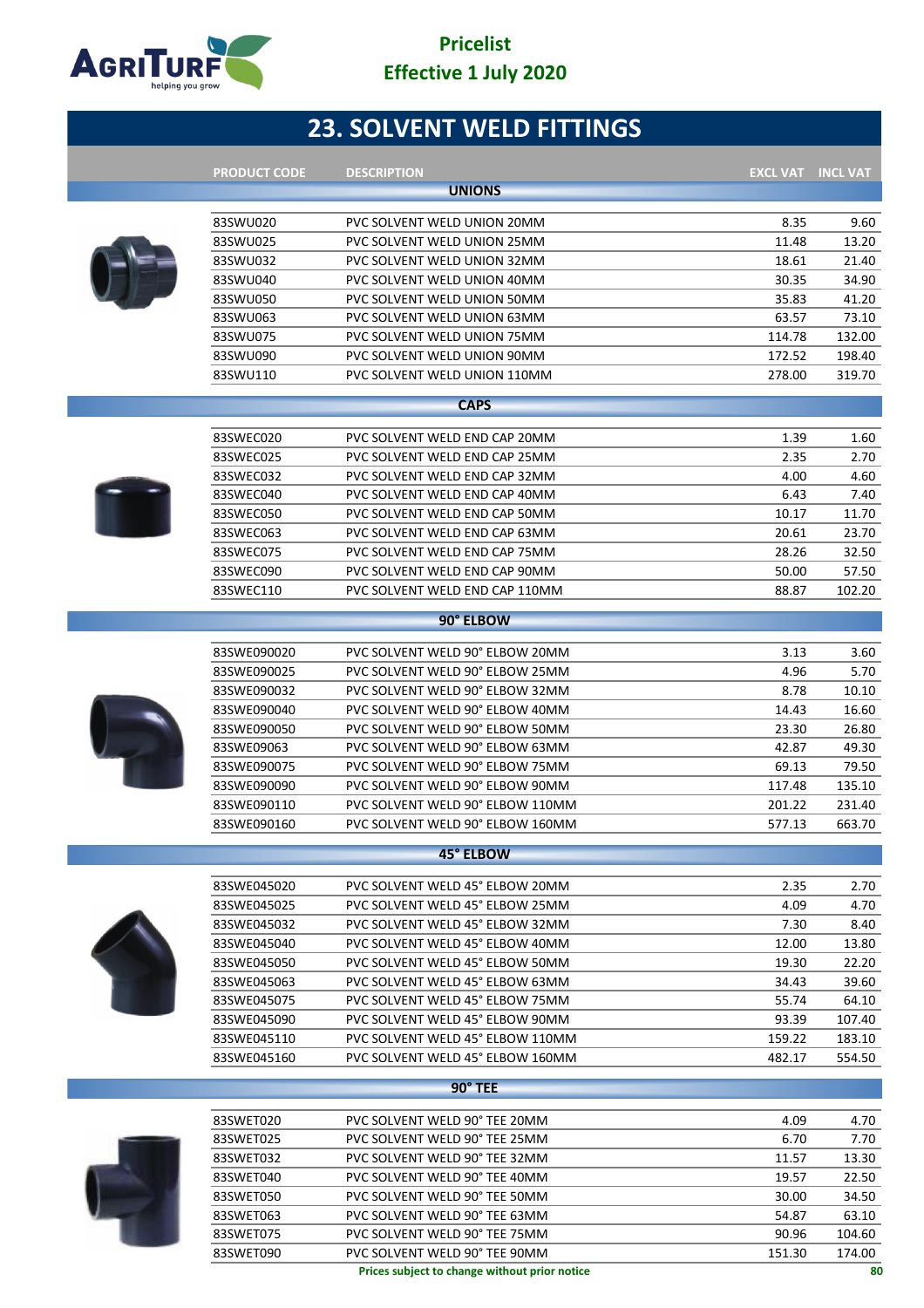

# **23. SOLVENT WELD FITTINGS**

| <b>PRODUCT CODE</b> | <b>DESCRIPTION</b>                          | <b>EXCL VAT</b> | <b>INCL VAT</b> |
|---------------------|---------------------------------------------|-----------------|-----------------|
| 83SWET110           | PVC SOLVENT WELD 90° TEE 110MM              | 253.74          | 291.80          |
| 83SWET160           | PVC SOLVENT WELD 90° TEE 160MM              | 709.22          | 815.60          |
|                     |                                             |                 |                 |
|                     | 90° REDUCING TEE                            |                 |                 |
| 83SWRT025020        | PVC SOLVENT WELD REDUCING TEE 25MM X 20MM   | 6.26            | 7.20            |
| 83SWRT032020        | PVC SOLVENT WELD REDUCING TEE 32MM X 20MM   | 8.96            | 10.30           |
| 83SWRT032025        | PVC SOLVENT WELD REDUCING TEE 32MM X 25MM   | 10.43           | 12.00           |
| 83SWRT040025        | PVC SOLVENT WELD REDUCING TEE 40MM X 20MM   | 14.78           | 17.00           |
| 83SWRT040032        | PVC SOLVENT WELD REDUCING TEE 40MM X 32MM   | 17.39           | 20.00           |
| 83SWRT050020        | PVC SOLVENT WELD REDUCING TEE 50MM X 20MM   | 20.87           | 24.00           |
| 83SWRT050025        | PVC SOLVENT WELD REDUCING TEE 50MM X 25MM   | 22.26           | 25.60           |
| 83SWRT050032        | PVC SOLVENT WELD REDUCING TEE 50MM X 32MM   | 24.70           | 28.40           |
| 83SWRT050040        | PVC SOLVENT WELD REDUCING TEE 50MM X 40MM   | 27.74           | 31.90           |
| 83SWRT063040        | PVC SOLVENT WELD REDUCING TEE 63MM X 40MM   | 43.48           | 50.00           |
| 83SWRT063050        | PVC SOLVENT WELD REDUCING TEE 63MM X 50MM   | 48.35           | 55.60           |
| 83SWRT075040        | PVC SOLVENT WELD REDUCING TEE 75MM X 40MM   | 67.65           | 77.80           |
| 83SWRT075050        | PVC SOLVENT WELD REDUCING TEE 75MM X 50MM   | 75.48           | 86.80           |
| 83SWRT075063        | PVC SOLVENT WELD REDUCING TEE 75MM X 63MM   | 86.61           | 99.60           |
| 83SWRT09063         | PVC SOLVENT WELD REDUCING TEE 90MM X 63MM   | 130.26          | 149.80          |
| 83SWRT090075        | PVC SOLVENT WELD REDUCING TEE 90MM X 75MM   | 146.17          | 168.10          |
| 83SWRT110063        | PVC SOLVENT WELD REDUCING TEE 110MM X 63MM  | 195.30          | 224.60          |
| 83SWRT110075        | PVC SOLVENT WELD REDUCING TEE 110MM X 75MM  | 216.52          | 249.00          |
| 83SWRT110090        | PVC SOLVENT WELD REDUCING TEE 110MM X 90MM  | 240.61          | 276.70          |
| 83SWRT160110        | PVC SOLVENT WELD REDUCING TEE 160MM X 110MM | 629.91          | 724.40          |
|                     |                                             |                 |                 |
|                     | <b>SOCKET</b>                               |                 |                 |



| 83SWS020 | PVC SOLVENT WELD SOCKET 20MM  | 2.00   | 2.30   |
|----------|-------------------------------|--------|--------|
| 83SWS025 | PVC SOLVENT WELD SOCKET 25MM  | 3.39   | 3.90   |
| 83SWS032 | PVC SOLVENT WELD SOCKET 32MM  | 5.30   | 6.10   |
| 83SWS040 | PVC SOLVENT WELD SOCKET 40MM  | 8.78   | 10.10  |
| 83SWS050 | PVC SOLVENT WELD SOCKET 50MM  | 13.39  | 15.40  |
| 83SWS063 | PVC SOLVENT WELD SOCKET 63MM  | 24.00  | 27.60  |
| 83SWS075 | PVC SOLVENT WELD SOCKET 75MM  | 38.87  | 44.70  |
| 83SWS090 | PVC SOLVENT WELD SOCKET 90MM  | 66.61  | 76.60  |
| 83SWS110 | PVC SOLVENT WELD SOCKET 110MM | 113.91 | 131.00 |
| 83SWS160 | PVC SOLVENT WELD SOCKET 160MM | 318.35 | 366.10 |

### **REDUCING SOCKET**



| 83SWR025020 | PVC SOLVENT WELD REDUCING SOCKET 25MM X 20MM  | 3.13  | 3.60  |
|-------------|-----------------------------------------------|-------|-------|
| 83SWR032020 | PVC SOLVENT WELD REDUCING SOCKET 32MM X 20MM  | 4.43  | 5.10  |
| 83SWR032025 | PVC SOLVENT WELD REDUCING SOCKET 32MM X 25MM  | 4.96  | 5.70  |
| 83SWR040020 | PVC SOLVENT WELD REDUCING SOCKET 40MM X 20MM  | 6.96  | 8.00  |
| 83SWR040032 | PVC SOLVENT WELD REDUCING SOCKET 40MM X 32MM  | 8.87  | 10.20 |
| 83SWR050020 | PVC SOLVENT WELD REDUCING SOCKET 50MM X 20MM  | 11.30 | 13.00 |
| 83SWR050025 | PVC SOLVENT WELD REDUCING SOCKET 50MM X 25MM  | 11.91 | 13.70 |
| 83SWR050032 | PVC SOLVENT WELD REDUCING SOCKET 50MM X 32MM  | 11.65 | 13.40 |
| 83SWR050040 | PVC SOLVENT WELD REDUCING SOCKET 50MM X 40MM  | 14.52 | 16.70 |
| 83SWR063025 | PVC SOLVENT WELD REDUCING SOCKET 63MM X 25MM  | 19.83 | 22.80 |
| 83SWR063032 | PVC SOLVENT WELD REDUCING SOCKET 63MM X 32MM  | 20.52 | 23.60 |
| 83SWR063040 | PVC SOLVENT WELD REDUCING SOCKET 63MM X 40MM  | 21.22 | 24.40 |
| 83SWR063050 | PVC SOLVENT WELD REDUCING SOCKET 63MM X 50MM  | 23.83 | 27.40 |
| 83SWR075050 | PVC SOLVENT WELD REDUCING SOCKET 75MM X 50MM  | 36.17 | 41.60 |
| 83SWR075063 | PVC SOLVENT WELD REDUCING SOCKET 75MM X 63MM  | 41.22 | 47.40 |
| 83SWR090050 | PVC SOLVENT WELD REDUCING SOCKET 90MM X 50MM  | 58.96 | 67.80 |
| 83SWR090063 | PVC SOLVENT WELD REDUCING SOCKET 90MM X 63MM  | 63.30 | 72.80 |
| 83SWR090075 | PVC SOLVENT WELD REDUCING SOCKET 90MM X 75MM  | 70.00 | 80.50 |
|             | Prices subject to change without prior notice |       | 81    |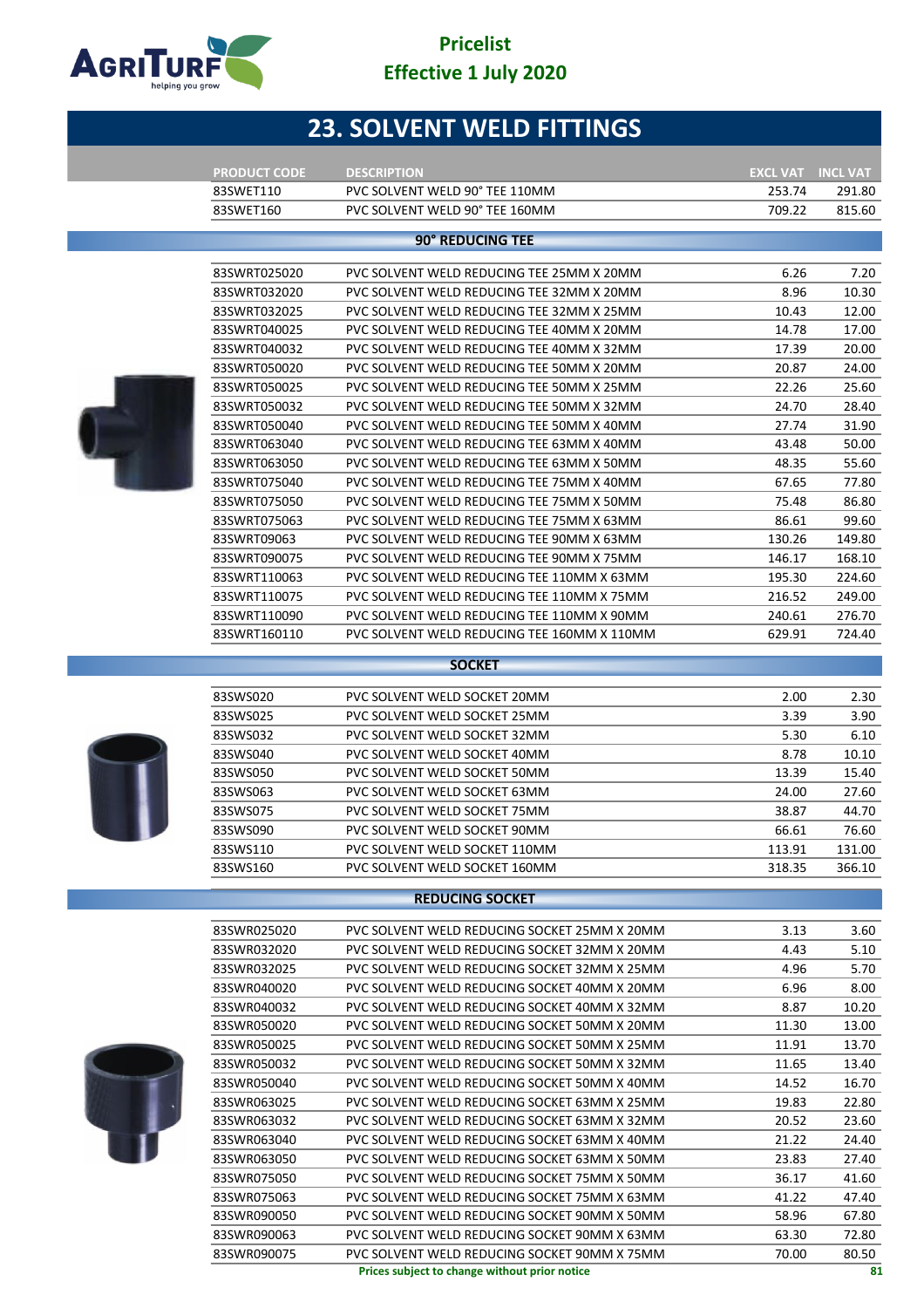

# **23. SOLVENT WELD FITTINGS**

| <b>PRODUCT CODE</b> | <b>DESCRIPTION</b>                             | <b>EXCL VAT</b> | <b>INCL VAT</b> |
|---------------------|------------------------------------------------|-----------------|-----------------|
| 83SWR110063         | PVC SOLVENT WELD REDUCING SOCKET 110MM X 63MM  | 101.13          | 116.30          |
| 83SWR110075         | PVC SOLVENT WELD REDUCING SOCKET 110MM X 75MM  | 107.22          | 123.30          |
| 83SWR110090         | PVC SOLVENT WELD REDUCING SOCKET 110MM X 90MM  | 118.00          | 135.70          |
| 83SWR160110         | PVC SOLVENT WELD REDUCING SOCKET 160MM X 110MM | 291 22          | 334.90          |

#### **REDUCING BUSH**



| 83SWRB025020 | PVC SOLVENT WELD REDUCING BUSH 25MM X 20MM   | 0.87   | 1.00   |
|--------------|----------------------------------------------|--------|--------|
| 83SWRB032020 | PVC SOLVENT WELD REDUCING BUSH 32MM X 20MM   | 2.43   | 2.80   |
| 83SWRB032025 | PVC SOLVENT WELD REDUCING BUSH 32MM X 25MM   | 2.87   | 3.30   |
| 83SWRB040020 | PVC SOLVENT WELD REDUCING BUSH 40MM X 20MM   | 4.35   | 5.00   |
| 83SWRB040025 | PVC SOLVENT WELD REDUCING BUSH 40MM X 25MM   | 4.61   | 5.30   |
| 83SWRB040032 | PVC SOLVENT WELD REDUCING BUSH 40MM X 32MM   | 4.87   | 5.60   |
| 83SWRB050020 | PVC SOLVENT WELD REDUCING BUSH 50MM X 20MM   | 7.22   | 8.30   |
| 83SWRB050025 | PVC SOLVENT WELD REDUCING BUSH 50MM X 25MM   | 7.65   | 8.80   |
| 83SWRB050032 | PVC SOLVENT WELD REDUCING BUSH 50MM X 32MM   | 7.74   | 8.90   |
| 83SWRB050040 | PVC SOLVENT WELD REDUCING BUSH 50MM X 40MM   | 7.74   | 8.90   |
| 83SWRB063025 | PVC SOLVENT WELD REDUCING BUSH 63MM X 25MM   | 13.04  | 15.00  |
| 83SWRB063032 | PVC SOLVENT WELD REDUCING BUSH 63MM X 32MM   | 13.57  | 15.60  |
| 83SWRB063040 | PVC SOLVENT WELD REDUCING BUSH 63MM X 40MM   | 13.74  | 15.80  |
| 83SWRB063050 | PVC SOLVENT WELD REDUCING BUSH 63MM X 50MM   | 13.74  | 15.80  |
| 83SWRB075050 | PVC SOLVENT WELD REDUCING BUSH 75MM X 50MM   | 16.35  | 18.80  |
| 83SWRB075063 | PVC SOLVENT WELD REDUCING BUSH 75MM X 63MM   | 16.35  | 18.80  |
| 83SWRB090050 | PVC SOLVENT WELD REDUCING BUSH 90MM X 50MM   | 32.78  | 37.70  |
| 83SWRB090063 | PVC SOLVENT WELD REDUCING BUSH 90MM X 63MM   | 31.91  | 36.70  |
| 83SWRB090075 | PVC SOLVENT WELD REDUCING BUSH 90MM X 75MM   | 32.78  | 37.70  |
| 83SWRB110063 | PVC SOLVENT WELD REDUCING BUSH 110MM X 63MM  | 56.26  | 64.70  |
| 83SWRB110075 | PVC SOLVENT WELD REDUCING BUSH 110MM X 75MM  | 56.26  | 64.70  |
| 83SWRB110090 | PVC SOLVENT WELD REDUCING BUSH 110MM X 90MM  | 56.26  | 64.70  |
| 83SWRB160090 | PVC SOLVENT WELD REDUCING BUSH 160MM X 90MM  | 212.00 | 243.80 |
| 83SWRB160110 | PVC SOLVENT WELD REDUCING BUSH 160MM X 110MM | 212.00 | 243.80 |
|              |                                              |        |        |



#### **SERRATED STUB**

| 83SS075 | PVC SOLVENT SERRATED STUB 75MM  | 30.00         | 34.50         |
|---------|---------------------------------|---------------|---------------|
| 83SS090 | PVC SOLVENT SERRATED STUB 90MM  | 46.52         | 53.50         |
| 83SS110 | PVC SOLVENT SERRATED STUB 110MM | 80.26         | 92.30         |
| 83SS160 | PVC SOLVENT SERRATED STUB 160MM | 212.78        | 244.70        |
| 83SS200 | PVC SOLVENT SERRATED STUB 200MM | 440.35        | 506.40        |
| 83SS250 | PVC SOLVENT SERRATED STUB 250MM | 894.70        | 1028.91       |
| 83SS315 | PVC SOLVENT SERRATED STUB 315MM | 1 2 1 6 . 2 6 | 1 3 9 8 . 7 0 |
|         |                                 |               |               |

#### **MALE ADAPTORS**